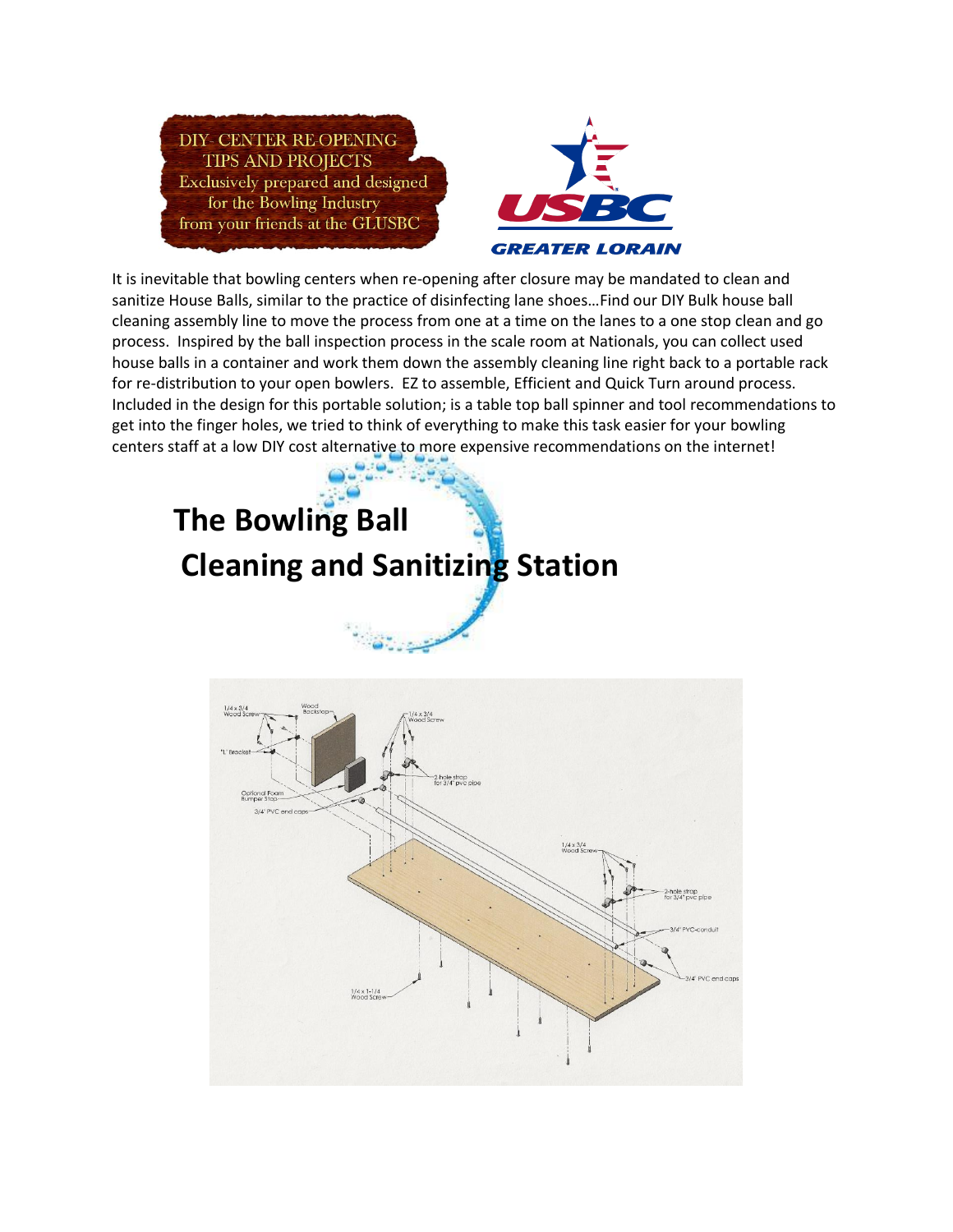



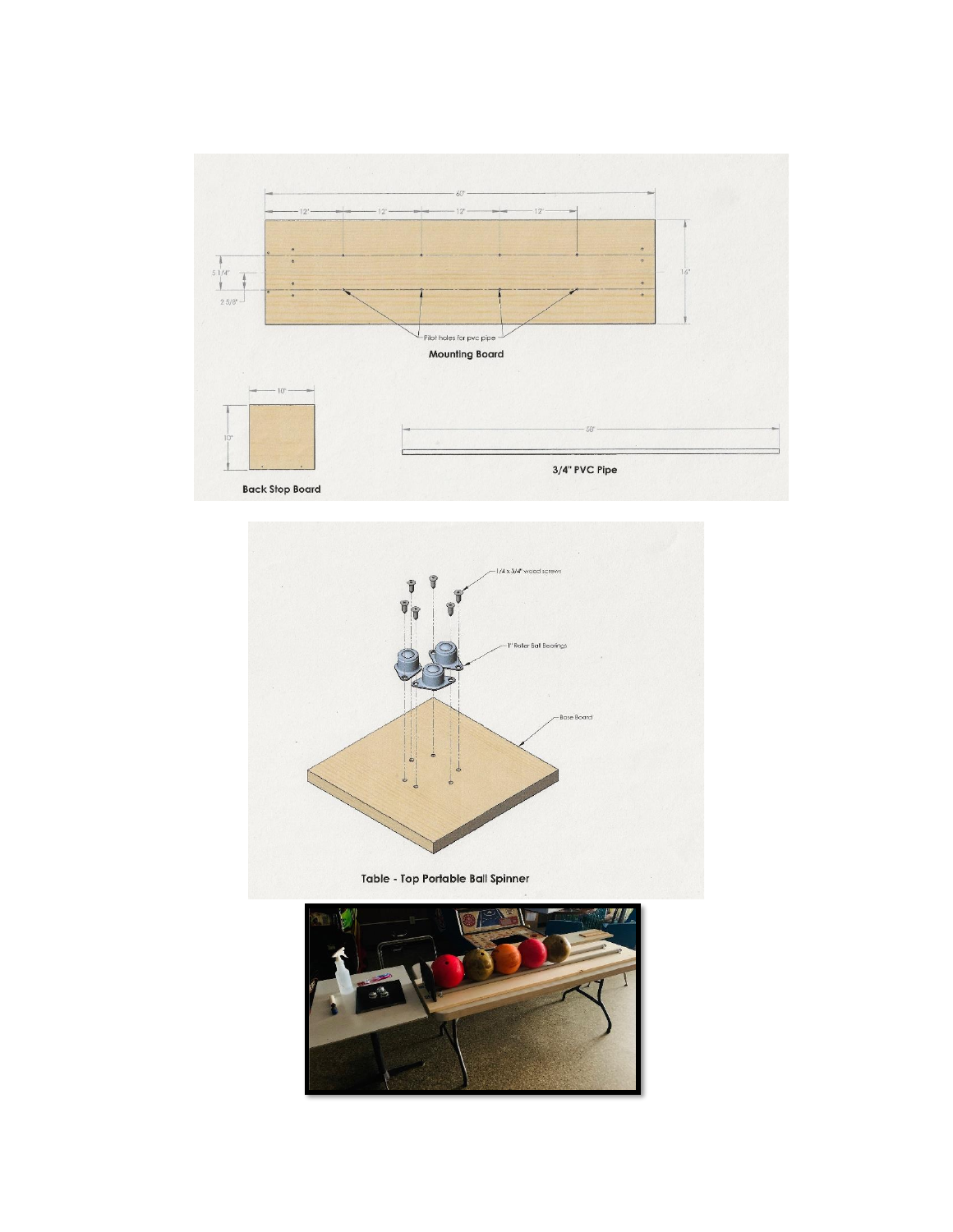## **Supplies for your DYI bowling ball cleaning station: est: cost under \$55 Have plywood or shelf already, build it for bout \$25 Est time to build: >1 hour Time saved cleaning balls and ease of effort**









Mounting board-shelf PVC-conduit ¾" PVC end cap \$5 60" x 16" x 1" \$15-25 2- 5' precut sections \$3 4 \$5



 Wood screws: ¾", 1-1/2" 1-1/4 L-bracket corner brace  $\qquad$  2-hole strap  $\qquad$  10"x10" backstop \$3 Amount: 14 12 \$5 2-3 \$4 2 \$3









in house ball racks roll them up to the station: then roll them out

Step by step Instructions: so easy you won't believe it!

- 1. Select size for base: suggested 60" x  $16"$  x  $\frac{24"}{101}$  sit nicely on a 6' folding banquet table
- 2. Find center: 8" draw a center line from one end to the other
- 3. Mark tracks: center point will be 5 ¼ inches apart draw 2 congruent lines the length of the 5' pvc pipe (tracks) based off the center line
- 4. At one-foot intervals, drill a pilot hole thru the base along the track lines (this will reinforce the tracks when mounted)
- 5. Run glue along the track guide lines
- 6. Cut two inches off PVC pipe (this will help fit on the base)
- 7. Place caps on PVC pipe
- 8. Adhere-place the pvc pipe (track)
- 9. Set pvc pipe on the guidelines and attach/screw down the 2-hole straps at each end of the tracks abutting the caps. Do this for both pieces of pvc -track
- 10. Turnover, locate pilot holes on the back and screw in 1-1/2" screws to tighten down the tracks
- 11. Mount back stop with L bracket brace at one end of the track.
- 12. Option can adhere a bumper (foam) to backstop